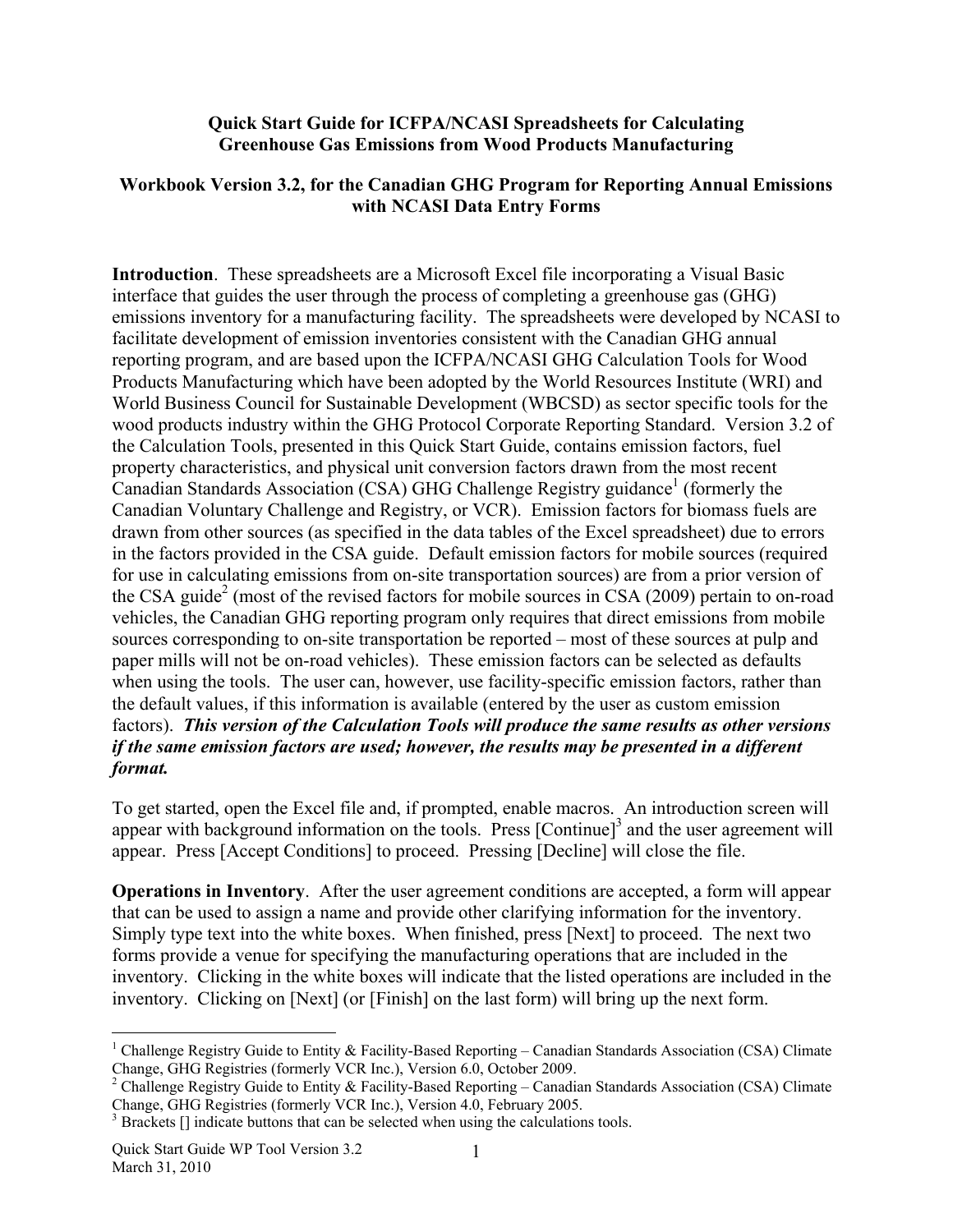The information entered into the *Operations in Inventory* pages is not used in calculating GHG emissions. The purpose of this information is to better understand the operational boundaries of the inventory and to develop a record of those boundaries.

**Main Data Entry Forms**. After entering information on operational boundaries, a data entry form with seven selectable buttons along the top edge will be displayed. These are the main data entry forms where fuel consumption and other data required for developing the GHG emissions inventory can be entered into the calculation tools spreadsheet. The user can access data entry forms for several categories of emission sources by clicking on the appropriate button at the top of this main form. As a different button is selected, the contents of the main form change to display the relevant input parameters for the source type selected. The user can follow any order of source type while entering data.

Most of the source category-specific forms within the main data forms include [Info/Help] which, when selected, will display detailed instructions for entering data into the form.

Most of the category-specific forms also include buttons near the bottom right corner that can be used to display emission calculation results corresponding to previously entered data. [View Source Table] will present an overview of emission calculation results for the source category corresponding to the form from which the button was selected. [View Summary Table] will present an overview of the inventory results, based on data from all source categories already entered. [Close Data Entry Form] will close the data entry forms and return the user to the underlying spreadsheet, where calculations are actually performed. The data entry forms can be re-started from the underlying spreadsheet by selecting [Open Data Entry Form] on most of the worksheets of the underlying spreadsheet.

**Stationary Combustion**. Select this button on the main form to enter data on fuel consumption in stationary combustion sources such as power boilers, furnish dryers, direct-fired turbines, and so on. Follow the steps listed on the data form to enter data. Some sequences must be followed in order for the forms to function correctly. For example, the fuel type must be selected from the drop down box of options listed in the Step 1 frame prior to selecting the specific fuel consumed in the drop down box of options within the Step 2 frame. Then the measurement units used to quantify fuel consumption can be selected from the drop down box and the quantity of fuel consumed can be entered. Click on [Select Emission Factors Here] to display a window where the fuel-specific emission factors to use in the calculations can be specified. Default emission factors for the three main GHGs (CO<sub>2</sub>, CH<sub>4</sub>, and N<sub>2</sub>O) are provided for most fuels.<sup>4</sup> Selecting *default* for a GHG will display that fuel's default emission factor and associated units. If the user has access to an emission factor that is more appropriate for use than the default factor, selecting *custom* for a GHG will enable the adjacent text boxes so that a numerical quantity can be entered, and an associated measurement unit can be chosen from the drop down box. If a biofuel was chosen from the main data form, the emission factor selection form will provide an option to also estimate emissions of biomass  $CO<sub>2</sub>$  (emissions of biomass combustion  $CO<sub>2</sub>$  are reported separately from other emissions). Selecting [Accept Emission Factors] will return the user to the main form or will display another window where an emission factor for biomass combustion  $CO<sub>2</sub>$  can be entered (either default or custom) if these emissions are to be included in the

 $\overline{a}$ <sup>4</sup> Default emission factors are drawn from the CSA guidance documents, where appropriate, as discussed earlier. See the underlying calculation tools spreadsheet pages for additional details on default emission factors.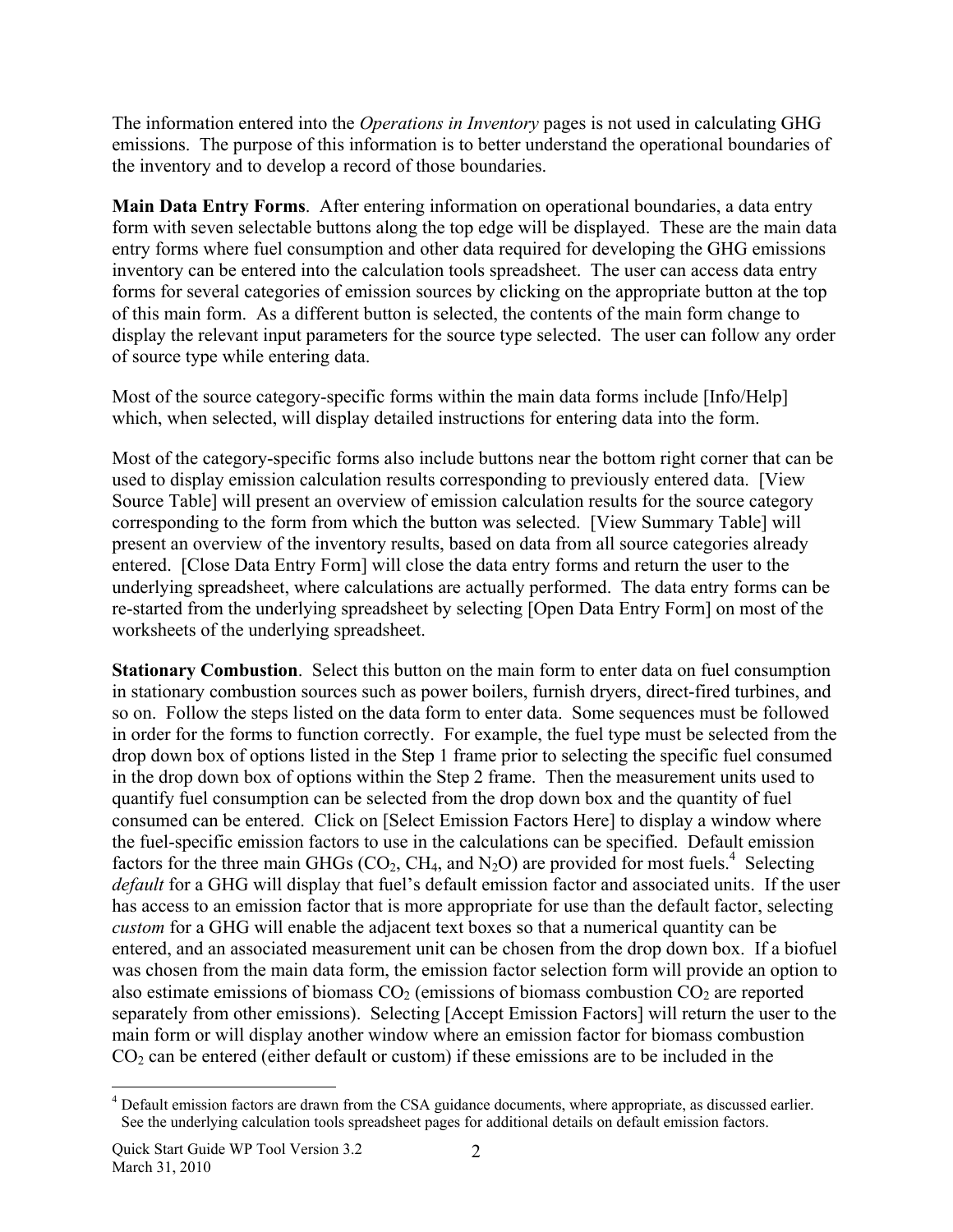## analysis. *Note that the Canadian GHG reporting program requires that biomass combustion CO2 emissions be estimated and reported (separately from other emissions)*.

The Calculation Tools provide a visual means to identify whether the user elected to use the default emission factors provided with the tools or if the user entered a custom emission factor more appropriate for the specific operations at the facility. While default emission factors are written to the underlying spreadsheet in normal font, individual custom factors are entered in italics (both to the "Stationary Combustion" worksheet and to the "Raw Data Log" worksheet).

Once fuel consumption data have been entered and emission factors selected, press [Enter Data] to display a form where the user can review the data entries, then either accept the data as entered or elect to edit the entries. Accepting the data entries will return the user to the main form, which will now be blank because the data entered will have been processed and written to the underlying spreadsheet, where the emissions calculations are performed. Electing to edit the data entries will return the user to the main form with data entries still visible, where they can be edited and then entered.

This process can be repeated for each emission source to be included in the analysis.

**Other – Mobile & Transportation**. The Canadian GHG program requires reporting direct emissions from mobile sources associated only with on-site transportation. Emissions from offsite mobile/transportation sources should not be included. These tools include methods for estimating and reporting direct emissions from on-site mobile sources.

Emissions from mobile or transportation sources, such as warehouse equipment used for transporting raw materials and products within the mill, can be estimated from this tab in a manner similar to that presented for stationary sources. The data form includes a "Mobile Calculator" which can be used to calculate quantities of fuel consumed from data on distance traveled and vehicle fuel economy.

**Other – Landfills**. The landfills page contains three methods that can be used to estimate methane emissions from landfills receiving mill wastes. Select a method from one of the three buttons near the top of the landfills form, and a summary description of the method will be displayed, along with spaces where the data necessary to perform the emissions calculations for that method can be entered. Complete the required data entry steps for the landfill method chosen, then select [Enter Data] to complete entry for that source.

For method 3 of estimating landfill emissions, the data entry procedure is somewhat different than for other sources. This method requires entry of data for each year of the life of the landfill, and once data is entered for a year [Enter Data] is selected. The form includes prompts to guide the user through each year of data entry for this particular method.

**Other – Anaerobic WWT**. This form is used to enter data associated with anaerobic wastewater treatment (WWT) plants treating wastewaters. The form should not be used for aerated wastewater treatment systems. The anaerobic WWT form contains two methods that can be used to estimate methane emissions from non-aerated treatment plants accepting mill wastewaters. Enter data as required on the form, then select [Enter Data] to review the entries.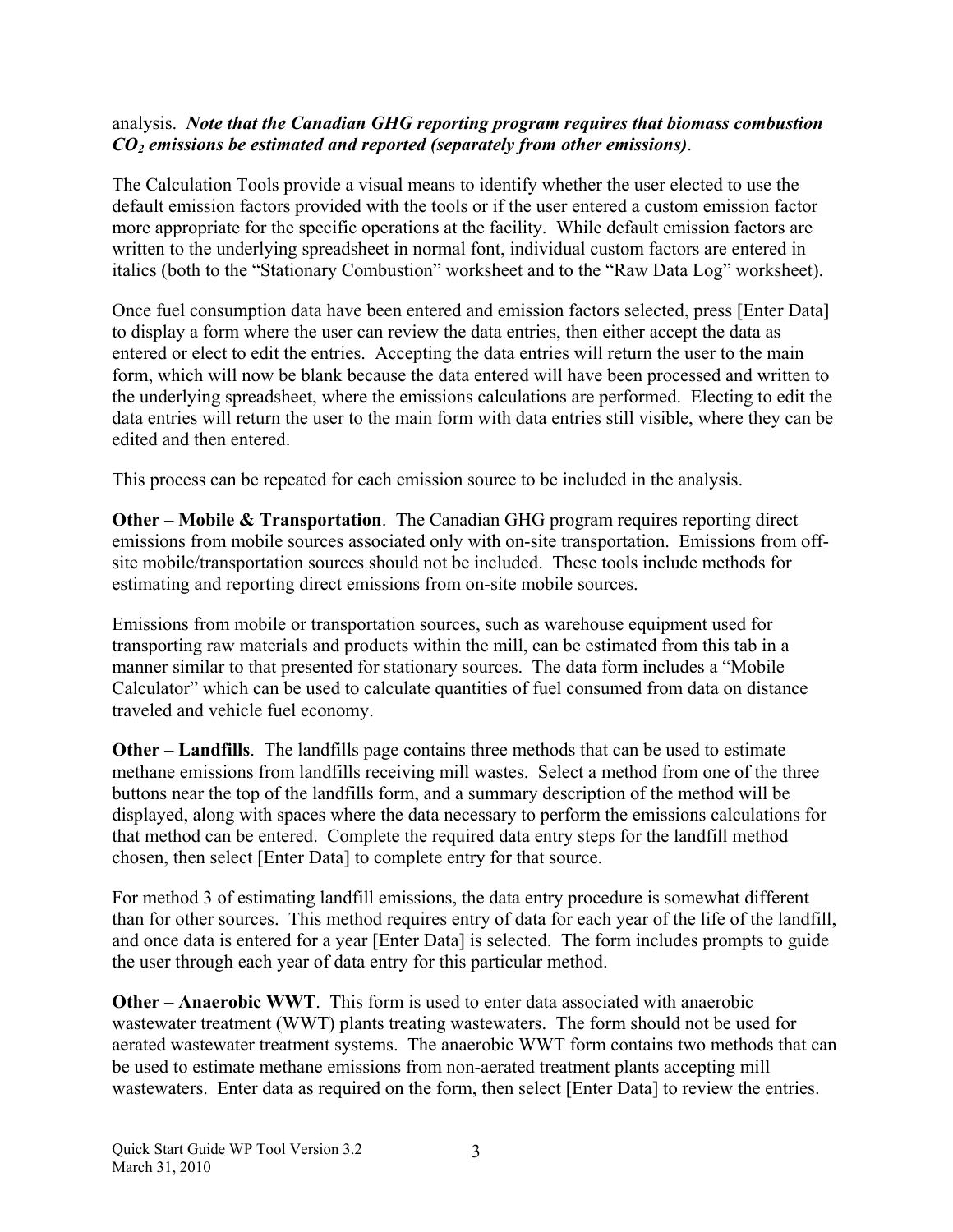**Optional – Indirect Emissions**. Emissions associated with the import or purchase of electricity, steam, or hot water generated by a different facility would be characterized as indirect emissions. *The Canadian GHG reporting program does not require reporting of indirect emissions, but does provide a means for the optional reporting of these emissions*. The *Optional – Indirect Emissions* page provides a venue for entering data required to calculate emissions associated with energy imports. After selecting whether the imported energy is electricity or steam (select the steam button if emissions for hot water are to be estimated), enter the quantity and measurement units of the imported energy, then enter emission factors for each GHG to be included and select emission factor units from the drop down boxes. Emission factors can often be obtained from the seller of the energy. A text box is provided for documenting where the emission factors were obtained.

This form also has two buttons that can be used to assist in selecting emission factors. [Lookup Factors] can be selected to display an electronic table of purchased electricity emission factors drawn from the CSA guidance document (this button only works when the electricity type of energy is selected). If the imported energy was generated in a combined heat and power system, select [CHP Calculator] to display a form that can develop an emission factor associated with the CHP-generated energy. Once the required information is entered, press [Enter Data] to review it, then accept or edit the entries.

**Optional – Energy Exports**. This page can be used to estimate the emissions associated with power, steam, or hot water generated by the company performing the inventory but sold or exported to another end user. The results of the calculations reflect the amount of direct emissions already calculated (typically from stationary combustion sources) that are associated with exported energy (therefore, these emissions are a subset of total direct emissions). This information is not required by the Canadian GHG reporting program. However, some facilities may find it useful to highlight the portion of the facility's direct emissions associated with energy that was exported to a different facility rather than being consumed at the generating facility.

The data entry form requires entry of the total quantity of energy produced and associated measurement units, the total GHG emissions generated during production of the energy, and the quantity of energy that was exported (along with the measurement units). If the total emissions associated with producing the energy are not known, [CHP Calculator] or [Direct Emissions Calculator] can be selected to calculate emissions from fuel use information.

**CHP Calculator**. The CHP calculator can be accessed from either the *Optional – Indirect Emissions* or the *Optional – Energy Exports* main data entry forms. The CHP calculator allocates total system GHG emissions among the electricity and heat outputs of the CHP system, and returns the results (either emission factors or total emissions) to the form from which the CHP calculator was activated. Emissions are allocated based upon the "efficiency method," which allocates emissions according to the amount of fuel used to produce each energy output (as indicated by the efficiencies of producing power and of producing heat). This approach is consistent with that suggested by Environment Canada. Required input data for the CHP calculator include total heat production, total power production, total fuel use, and total GHG emissions from the CHP system. If the total fuel consumption and total GHG emissions from the CHP system are not known, the [Direct Emissions Calculator] can be activated and used to calculate these parameters based on fuel input quantities. Once these basic data have been